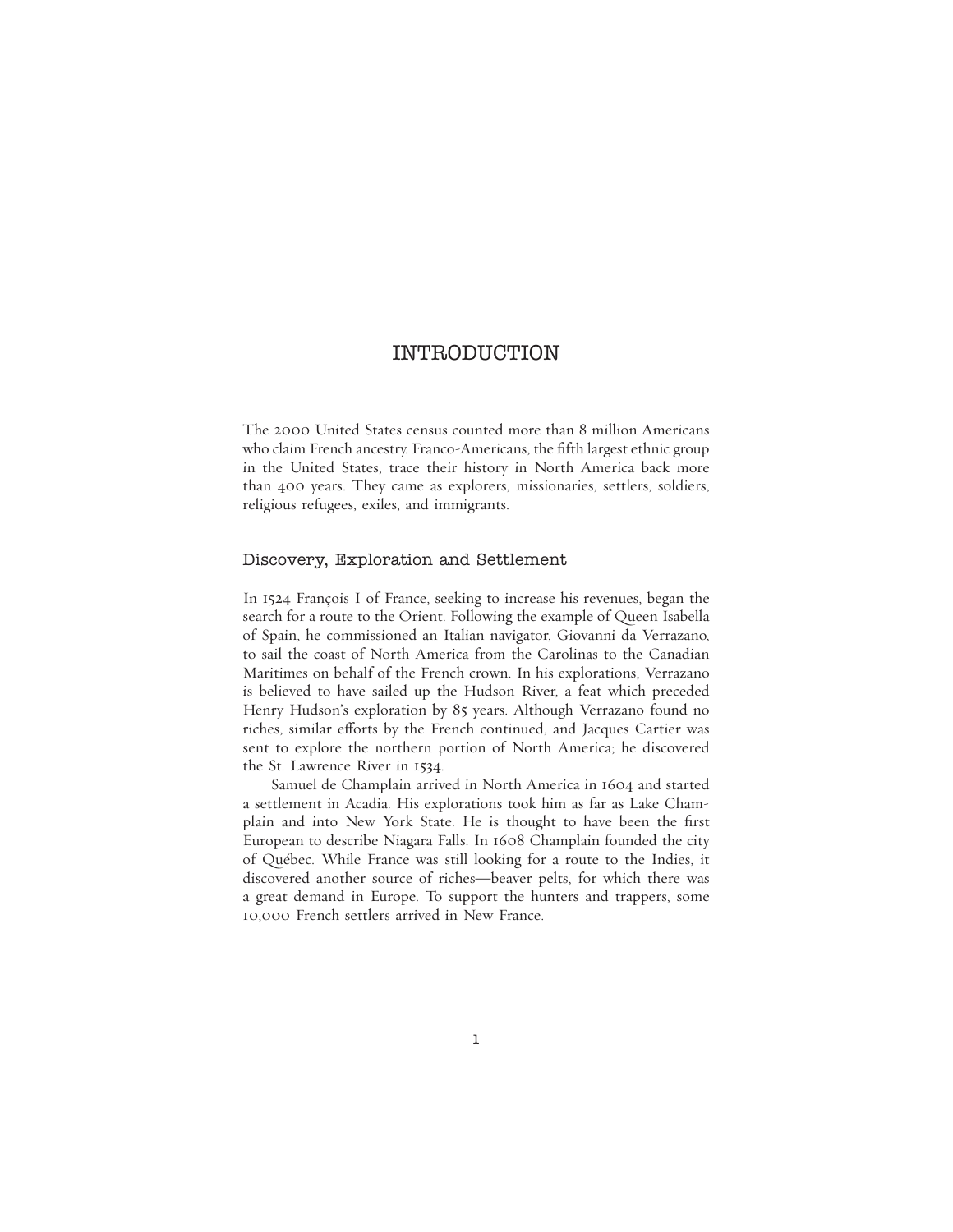## Religion and Emigration

The 16th and 17th centuries in France were a time of great religious turmoil. During the Reformation, John Calvin converted many fellow Frenchmen to Protestantism. These Huguenots, as they were called, were feared by the Catholic majority in France; this fear led to conflict and war. Many Huguenots fled to England, the Netherlands, Switzerland, and Germany. They belonged to the new middle class: many were skilled craftsmen, especially in the growing textile trade. Although they were welcomed wherever they went, some Huguenots sought greater religious freedom and left for America. The Dutch settlers of Fort Orange (now Albany) in 1624 were mostly French-speaking Waloons from Hainaut who had fled persecution. They were also among the first to settle the Hudson River Valley and Manhattan Island between 1620 and 1626. The passing of the Edict of Nantes in 1598 granted the Huguenots religious and political freedom, but it was repealed in 1685 by Louis XIV; once again the Huguenots were persecuted and fled France. Many came directly to America while others fled to England and other European nations.

France's religious fervor had other effects in North America. The ardor of those seeking a route to the Indies and the pelts of beavers was often exceeded by the zeal of priests, nuns, and laymen. They came not only to support the faith of the settlers, but to convert American Indians to Roman Catholicism. Fathers Jogues, Hennepin, and Marquette are the best known of the countless priest-explorers who came to North America from France. Father Jogues was the first European to see Lake George, which he named Lac du Saint Sacrement. He was tortured to death by the Indians in 1644 and was canonized by the Roman Catholic Church in 1930.

## The End of France's North American Empire

The period from 1689 to 1763 is marked by a series of wars. King William's War, Queen Anne's War, and King George's War originated in Europe and spread to North America where they caused conflict between the British and the French. The final war of the period, the French and Indian War (a name often given to all four wars) ended French rule in Canada with the taking of Québec City in 1759 and Montréal in 1760 by the British.

Maintaining control of North America was a difficult task for the British, and the presence of so many British troops caused unrest in the American colonies leading to the American Revolution in 1775. Large